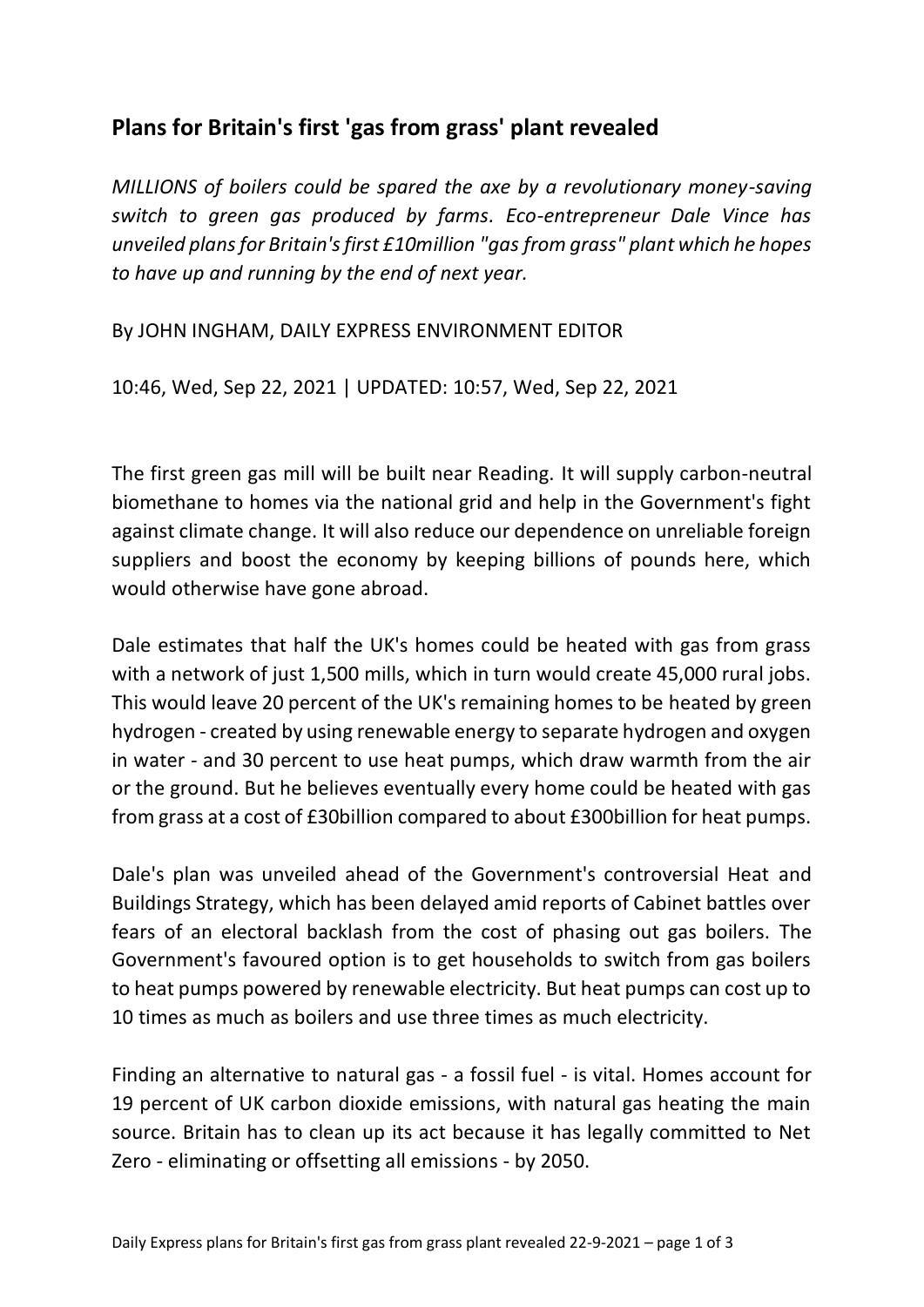Dale, the founder of green energy pioneer Ecotricity, said gas from grass would slash the cost to consumers of going green by letting them keep their existing boilers. He said the cost of building gas from grass mills is also much less than installing heat pumps. He added:

"Switching to green gas would transform the rural economy - creating tens of thousands of sustainable farming jobs - just as EU subsidies come to an end. Green Gas is a perfect example of what the green economy has to offer us, if we get it right: zero carbon emissions, long-term sustainable jobs and industries, diversification from the old to the new and making room for nature. The beauty of our green gas is that business can go on as normal. We don't need to change any gas mains infrastructure to put our green gas into the gas grid and, more importantly, consumers will not need to change any of their appliances at home."

Ecotricity's head of generation, Steve Ellis, explained how gas from grass is carbon neutral because, unlike fossil fuels, it does not add greenhouse gases to the atmosphere. He said:

"When grass grows it absorbs CO2. We make biomethane with that grass and when that is burned it releases the CO2 back into the atmosphere. So this green gas is carbon neutral over a very short time-frame - six months from absorption to release. Fossil gas, by comparison, is releasing CO2 that is not in the atmosphere now and has been locked up for millions of years. It is, therefore, a net addition to atmospheric CO2."

The first green gas mill will be built near Reading and will use 3,000 acres to power 4,000 local homes.

Dale said:

"Building 1,000 gas mills would cost £10billion and provide enough gas for four million homes. The cost of four million heat pumps to do the same job is close to £30billion."